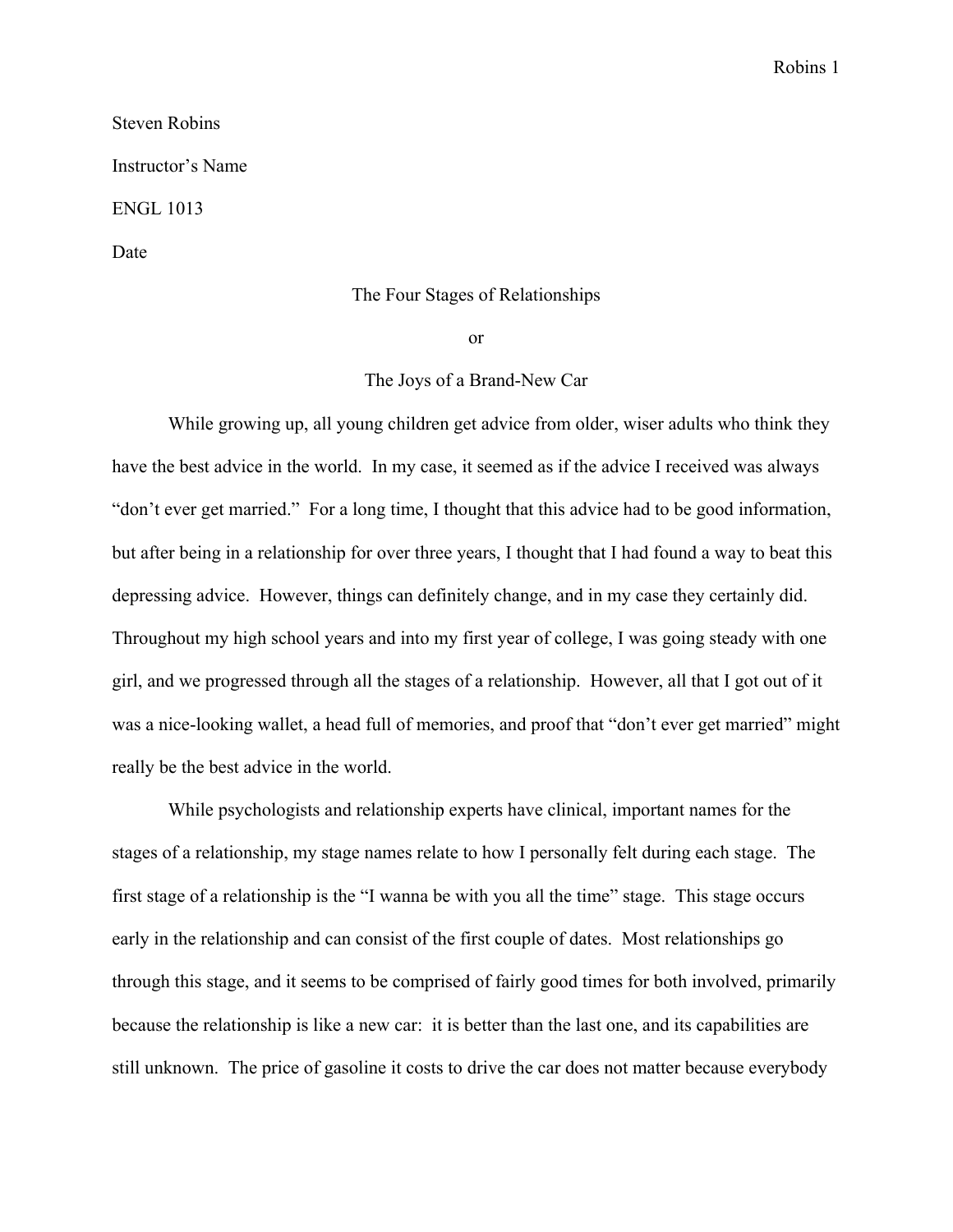Robins 2

sees it and wants one just like it. During this stage, the couple has no inkling of the problems that may occur later: fighting, stress, and jealousy.

The next stage of a relationship, in my experience, can be classified as the "I think I'm in love" stage. In most relationships, this stage is the second stage; however, some couples seem to jump straight to this stage. During this stage, the relationship seems to grow deeper, and things start to get complicated. The four little letters in the word *love* really throw the relationship into another level. Both partners in the relationship seem to start saying crazy things like "I could see myself with you for the rest of my life" and "Wouldn't our babies be pretty!" Trips to Arby's seem to always turn into a drive past bridal shops. During this stage, an evil seed seems to be sprouting into weeds of jealousy because stressful situations become more frequent and the fights begin.

After the "I think I'm in love" stage, the relationship starts to head downhill as it enters the "We're getting really close, but there are so many more fish in the sea" stage. This stage tends to be a little more rocky than the previous two stages. The couple starts to see major flaws in each other, and suddenly the girl walking across campus in the miniskirt is the hottest thing in the world. This stage involves several relationship killers: fighting, name-calling, and jealousy that turns into borderline stalking.

Finally, the last stage of a relationship is "Are you really the last person I'm gonna be with forever?" stage. During this stage both members of the relationship realize what is really going on with the other, and they come to the conclusion that they can do much better. The "new car" fascination is gone when you realize the car does have its knocks and pings and it's not the prettiest one in town anymore. Now the trade-in value is starting to look pretty good. Several four-letter words come to mind besides *love* when thinking about one's partner.